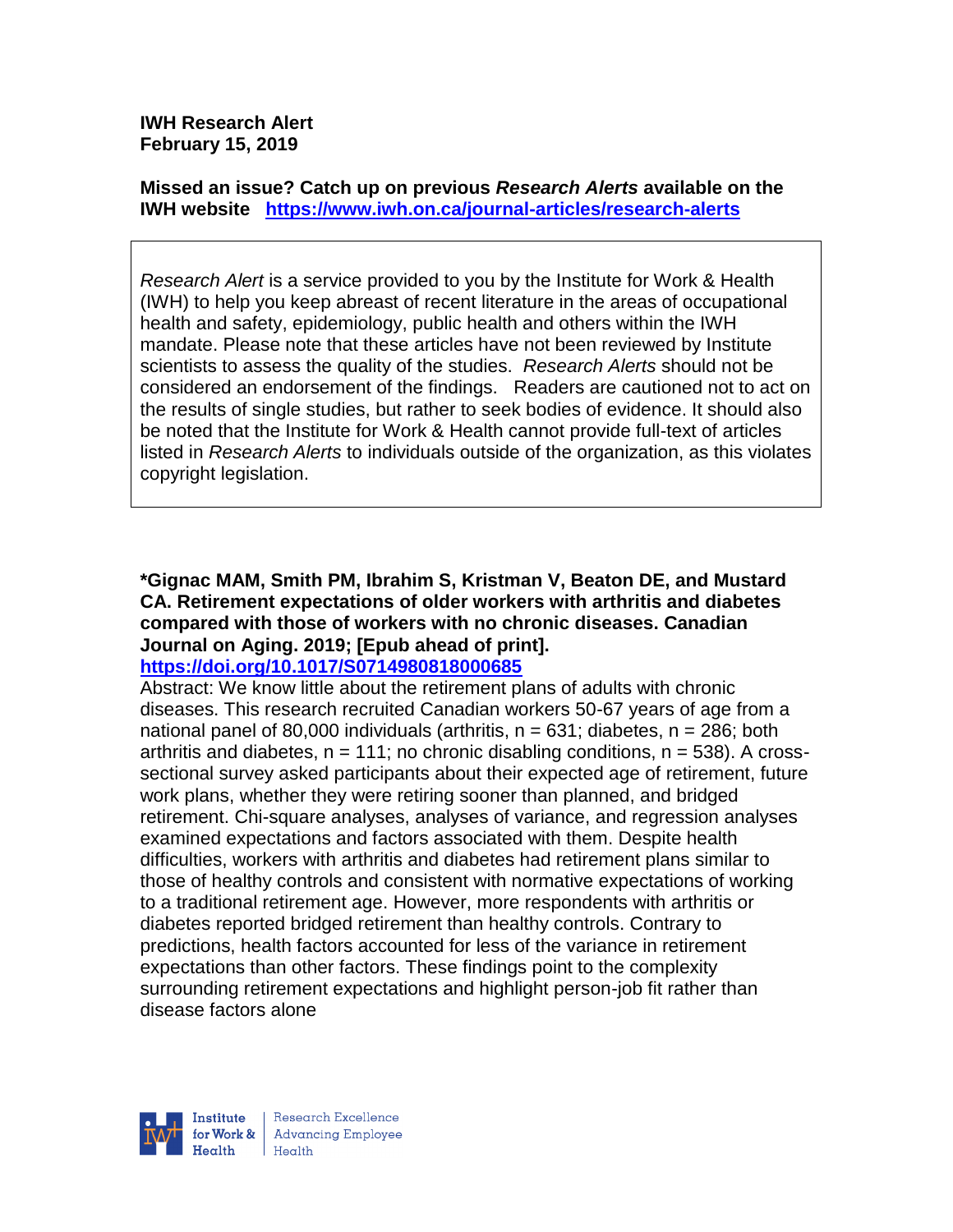## **Baidwan NK, Gerberich SG, Kim H, Ryan A, Church T, and Capistrant B. A longitudinal study of work-related psychosocial factors and injuries: implications for the aging United States workforce. American Journal of Industrial Medicine. 2019; 62(3):212-221.**

## **<https://doi.org/10.1002/ajim.22945>**

Abstract: INTRODUCTION: This study aimed to identify psychosocial work factors that may individually or, in combination, influence injury outcomes among aging United States (U.S.) workers. METHODS: Data from the U.S. Health and Retirement Study (HRS) of 3305 working adults, aged 50 years and above, were used to identify associations between work-related psychosocial factors and injury incidence from 2006 to 2014, using adjusted incidence rate ratios. RESULTS: Employees perceiving their work as high in psychological and physical demands/efforts, low in support, and rewards, compared to those in workplaces with low demands, high support, and high rewards, had a risk of injury two times greater. Males, compared with females, had a greater risk for injuries when interactions among several psychosocial work-related factors were modeled. CONCLUSIONS: The fact that important gender-based differences emerged when interactions among the psychosocial factors and injury were modeled, suggests opportunities for further research and potential interventions to enhance the working environment

**Bernardes JM, Gomez-Salgado J, Ruiz-Frutos C, and Dias A. Self-reports of musculoskeletal symptoms as predictors of work-related accidents: a hospital-based case-control study. Safety Science. 2019; 115:103-109. <https://doi.org/10.1016/j.ssci.2019.01.031>** 

## **Binazzi A, Levi M, Bonafede M, Bugani M, Messeri A, Morabito M, et al. Evaluation of the impact of heat stress on the occurrence of occupational injuries: meta-analysis of observational studies. American Journal of Industrial Medicine. 2019; 62(3):233-243.**

# **<https://doi.org/10.1002/ajim.22946>**

Abstract: BACKGROUND: Growing evidence indicates that the exposure to high heat levels in the workplace results in health problems in workers. A metaanalysis was carried out to summarize the epidemiological evidence of the effects of heat exposure on the risk of occupational injuries. METHODS: A search strategy was conducted to retrieve studies on the effects of climate change on occupational injury risk. Among the 406 identified, 5 time-series and 3 case-crossover studies were selected for meta-analysis. RESULTS: Pooled risk estimates for time-series and case-crossover studies combined, and then separated, were 1.005 (95%CI: 1.001-1009), 1.002 (95%CI: 0.998-1.005), and 1.014 (95%CI: 1.012-1.017), respectively. Subgroup analyses found increased risks (not statistically significant) for male gender, age <25 years and agriculture. CONCLUSIONS: The present findings can orient further research to assess the effects of heat at workplace and consequently to establish better health policies for managing such exposure in at-risk regions



Research Excellence  $Heath$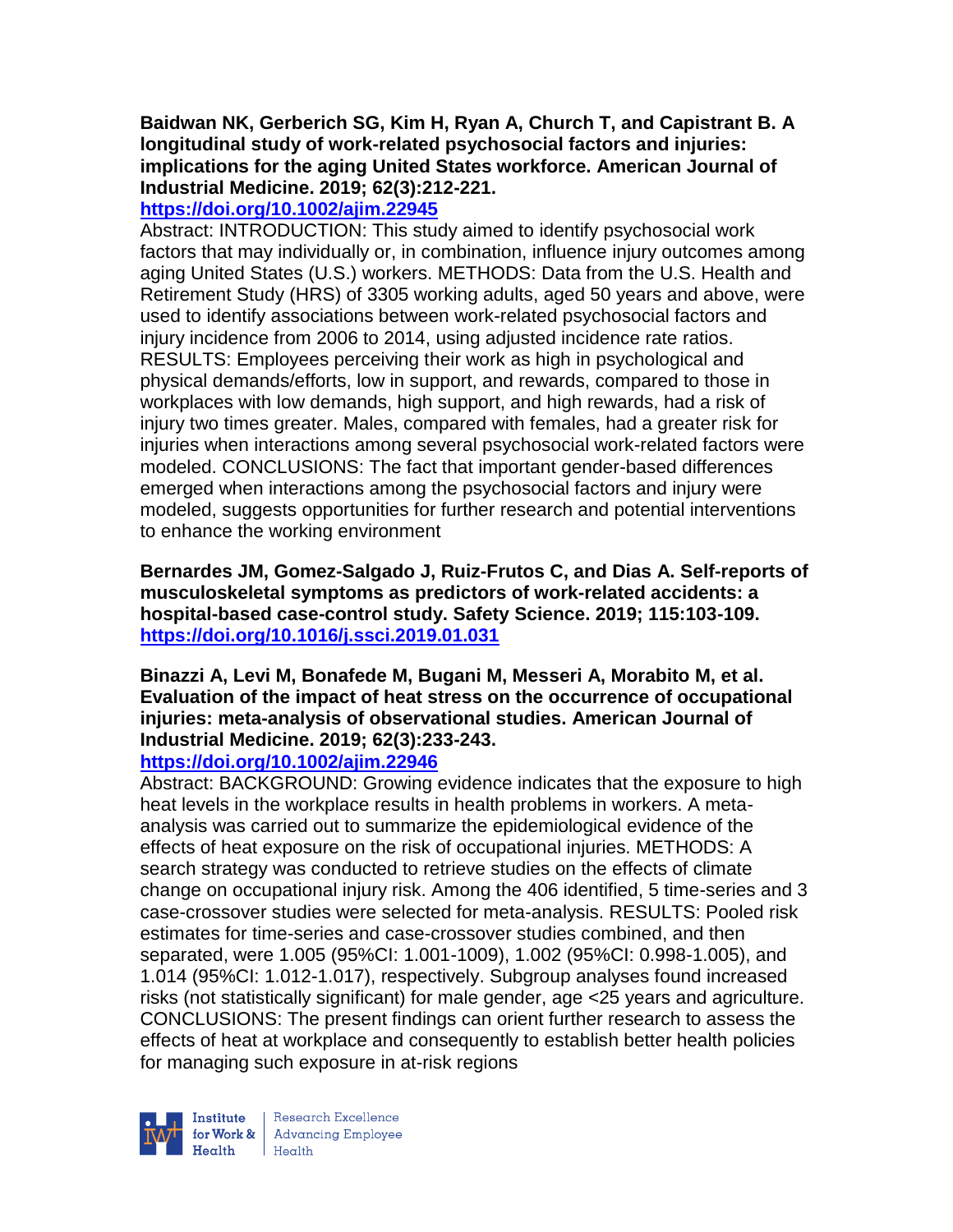### **Carlson DS, Thompson MJ, and Kacmar KM. Double crossed: the spillover and crossover effects of work demands on work outcomes through the family. Journal of Applied Psychology. 2019; 104(2):214-228. <https://doi.org/10.1037/apl0000348>**

Abstract: This study expands our understanding of the negative impact of work demands on work outcomes by examining this impact in light of the family domain. We explore how the family domain plays a role in this process by considering mechanisms that capture both spillover and crossover effects. We investigate the spillover of work demands (i.e., role conflict and role overload) through work-to-family conflict on work attitudes (i.e., job satisfaction and affective commitment) and self-reported work behaviors (i.e., citizenship behavior and absenteeism). We also consider the double crossover of work demands through work-to-family conflict to stress transmission, and back to the incumbent's family-to-work conflict on both attitudinal and behavioral work outcomes to examine the impact of work demands. Using a time-lagged matched sample of 389 dual career couples, we found spillover effects for the work attitudes and crossover effects for the work behaviors, suggesting work demands uniquely shape outcomes depending on the path they take. We close by offering implications for research and practice. (PsycINFO Database Record (c) 2019 APA, all rights reserved)

### **Crane M, Bohn-Goldbaum E, Lloyd B, Rissel C, Bauman A, Indig D, et al. Evaluation of Get Healthy at Work, a state-wide workplace health promotion program in Australia. BMC Public Health. 2019; 19(1):183. <https://doi.org/10.1186/s12889-019-6493-y> [open access]** Abstract: Workplace health programs (WHPs) may improve adult health but very little evidence exists on multi-level WHPs implemented at-scale and so the relationship between program implementation factors and outcomes of WHPs are poorly understood. This study evaluated Get Healthy at Work (GHaW), a

state-wide government-funded WHP in Australia

# **Fontaneda I, Lopez MAC, Alcantara OJG, and Ritzel DO. Gender differences in lost work days due to occupational accidents. Safety Science. 2019; 114:23-29.**

**<https://doi.org/10.1016/j.ssci.2018.12.027>** 

**French SD, Green ME, Bhatia RS, Peng Y, Hayden JA, Hartvigsen J, et al. Imaging use for low back pain by Ontario primary care clinicians: protocol for a mixed methods study: the Back ON study. BMC Musculoskeletal Disorders. 2019; 20(1):50.**

**<https://doi.org/10.1186/s12891-019-2427-1> [open access]**

Abstract: BACKGROUND: At any one time, one in every five Canadians has low back pain (LBP), and LBP is one of the most common health problems in primary care. Guidelines recommend that imaging not be routinely performed in patients presenting with LBP without signs or symptoms indicating a potential pathological cause. Yet imaging rates remain high for many patients who present without



Institute Research Excellence<br>for Work & Advancing Employee<br>Health Health  $H$ ealth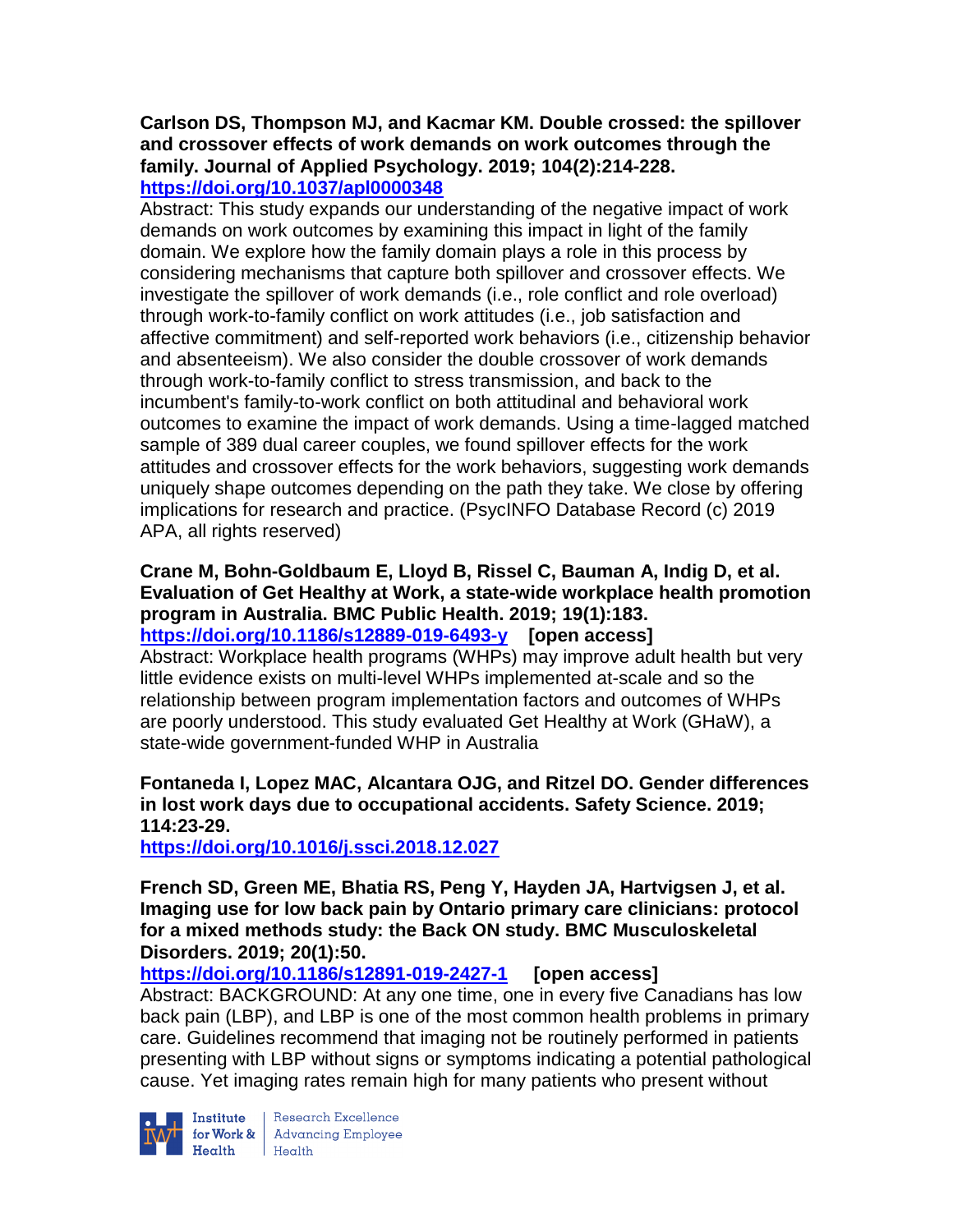such indications. Inappropriate imaging can lead to inappropriate treatments, results in worse health outcomes and causes harm from unnecessary radiation. There is a need to understand the extent of, and factors contributing to, inappropriate imaging for LBP, and to develop effective strategies that target modifiable barriers and facilitators. The primary study objectives are to determine: 1) The rate of, and factors associated with, inappropriate lumbar spine imaging (x-ray, CT scan and MRI) for people with non-specific LBP presenting to primary care clinicians in Ontario; 2) The barriers and facilitators to reduce inappropriate imaging for LBP in primary care settings. METHODS: The project will comprise an inception cohort study and a concurrent qualitative study. For the cohort study, we will recruit 175 primary care clinicians (50 each from physiotherapy and chiropractic; 75 from family medicine), and 3750 patients with a new episode of LBP who present to these clinicians. Clinicians will collect data in the clinic, and each participant will be tracked for 12 months using Ontario health administrative and self-reported data to measure diagnostic imaging use and other health outcomes. We will assess characteristics of the clinicians, patients and encounters to identify variables associated with inappropriate imaging. In the qualitative study we will conduct in-depth interviews with primary care clinicians and patients. DISCUSSION: This will be the first Canadian study to accurately document the extent of the overuse of imaging for LBP, and the first worldwide to include data from the main healthcare professions offering primary care for people with LBP. This study will provide robust information about rates of inappropriate imaging for LBP, along with factors associated with, and an understanding of, potential reasons for inappropriate imaging

## **Green DR, Gerberich SG, Kim H, Ryan AD, McGovern PM, Church TR, et al. Janitor workload and occupational injuries. American Journal of Industrial Medicine. 2019; 62(3):222-232.**

### **<https://doi.org/10.1002/ajim.22940>**

Abstract: BACKGROUND: This study was designed to identify potential effects of workload and sleep on injury occurrence. METHODS: Questionnaires were disseminated to janitors in the SEIU Local 26 union; 390 responded and provided information on workload, sleep, and injury outcomes. Quantitative measurements of workload and sleep were collected via FitBit devices from a subset of 58 janitors. Regression techniques were implemented to determine risk. RESULTS: Thirty-seven percent reported increased workload over the study period Adjusted analyses indicated a significant effect of change in workload (RR: 1.94; 95%CI: 1.40-2.70) and sleep hours (RR: 2.21; 95%CI: 1.33-3.66) on occupational injury. Among those with sleep disturbances, injury risk was greater for those with less than five, versus more than five, days of moderate to vigorous physical activity; RR: 2.77; 95%CI: 1.16-6.59). CONCLUSIONS: Increased workload and sleep disturbances increased the risk of injury, suggesting employers should address these factors to mitigate occupational injuries

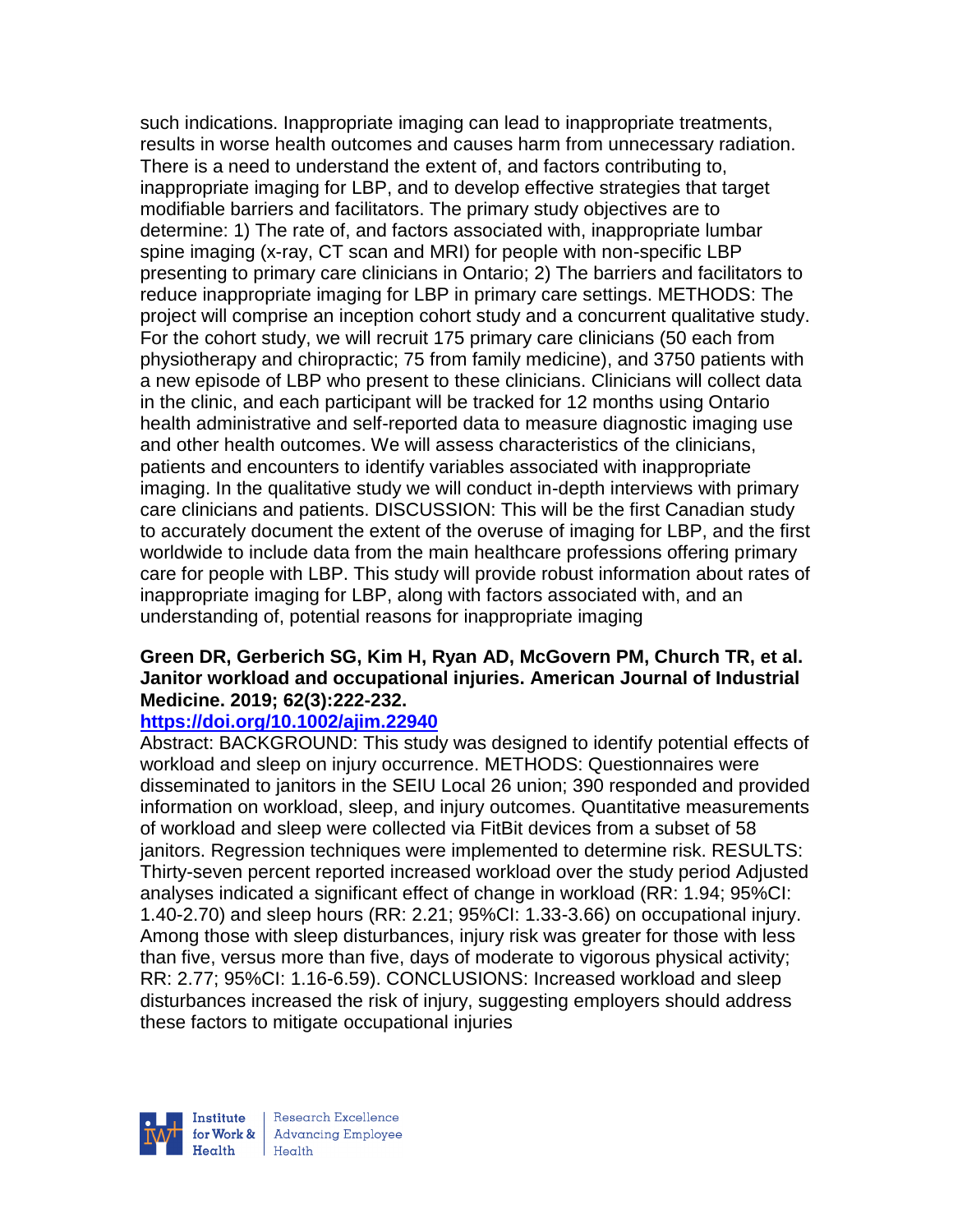**Jelsma JGM, Renaud LR, Huysmans MA, Coffeng JK, Loyen A, van Nassau F, et al. The Dynamic Work study: study protocol of a cluster randomized controlled trial of an occupational health intervention aimed at reducing sitting time in office workers. BMC Public Health. 2019; 19(1):188. <https://doi.org/10.1186/s12889-019-6467-0> [open access]** Abstract: Background Large volumes of sitting time have been associated with multiple health risks. To reduce sitting time of office workers working for a Dutch insurance company, the Dynamic Work intervention was developed. The primary objective of this paper is to describe the study protocol of the Dynamic Work study, which aims to evaluate if this multicomponent intervention is (cost- )effective in reducing total sitting time on the short-term (≈3 months) and longerterm (≈12 months) compared to usual practice

**Kruse D, Schur L, Rogers S, and Ameri M. Why do workers with disabilities earn less? Occupational job requirements and disability discrimination. British Journal of Industrial Relations. 2018; 56(4):798-834. <https://doi.org/10.1111/bjir.12257>** 

### **Manjourides J and Dennerlein JT. Testing the associations between leading and lagging indicators in a contractor safety pre-qualification database. American Journal of Industrial Medicine. 2019; [epub ahead of print]. <https://doi.org/10.1002/ajim.22951>**

Abstract: BACKGROUND: Safety prequalification assessing contractors' safety management systems and safety programs lack validation in predicting construction worker injuries. METHODS: Safety assessments of leading indicators from 2198 construction contractors, including Safety Management Systems (SMS), Safety Programs (e.g., falls, hearing protection), and Special Elements (drug testing, return to work) scales as well as the history of citations from the Occupational Safety and Health Administration (OSHA) were compared to contractors' lagging indicators of recordable injury case rates (RC) and rates of injuries involving days away, restricted, or transferred (DART). RESULTS: Increased SMS scores were related to lower injury rates. Each one-point increase in SMS values was associated with 34% reduced odds of a recordable case rate greater than zero (Odds ratio (OR): 0.66, 95% Confidence Interval (CI): (0.57, 0.79)), and a 9% reduced recordable case rate, if one occurs (Risk Ratio (RR): 0.91, 95% CI: (0.88, 0.94)). A one-point increase in SMS was associated with 28% reduced odds of a DART (OR = 0.72, 95%CI (0.56, 0.91)), and 9% reduced DART rate, if one occurs  $(RR = 0.91, 95\% CI (0.87, 0.95))$ . Safety programs did not show consistent associations with injury outcomes. Having additional Special Elements related to drug and alcohol programs was associated with lower injury rates while the Special Element related to return to work showed no consistent associations with injury. Having more OSHA Citations was associated with lower injury rates for companies with injuries. CONCLUSIONS: These results support pre-qualification methods based on SMS and suggest the need for safety management systems in contractors

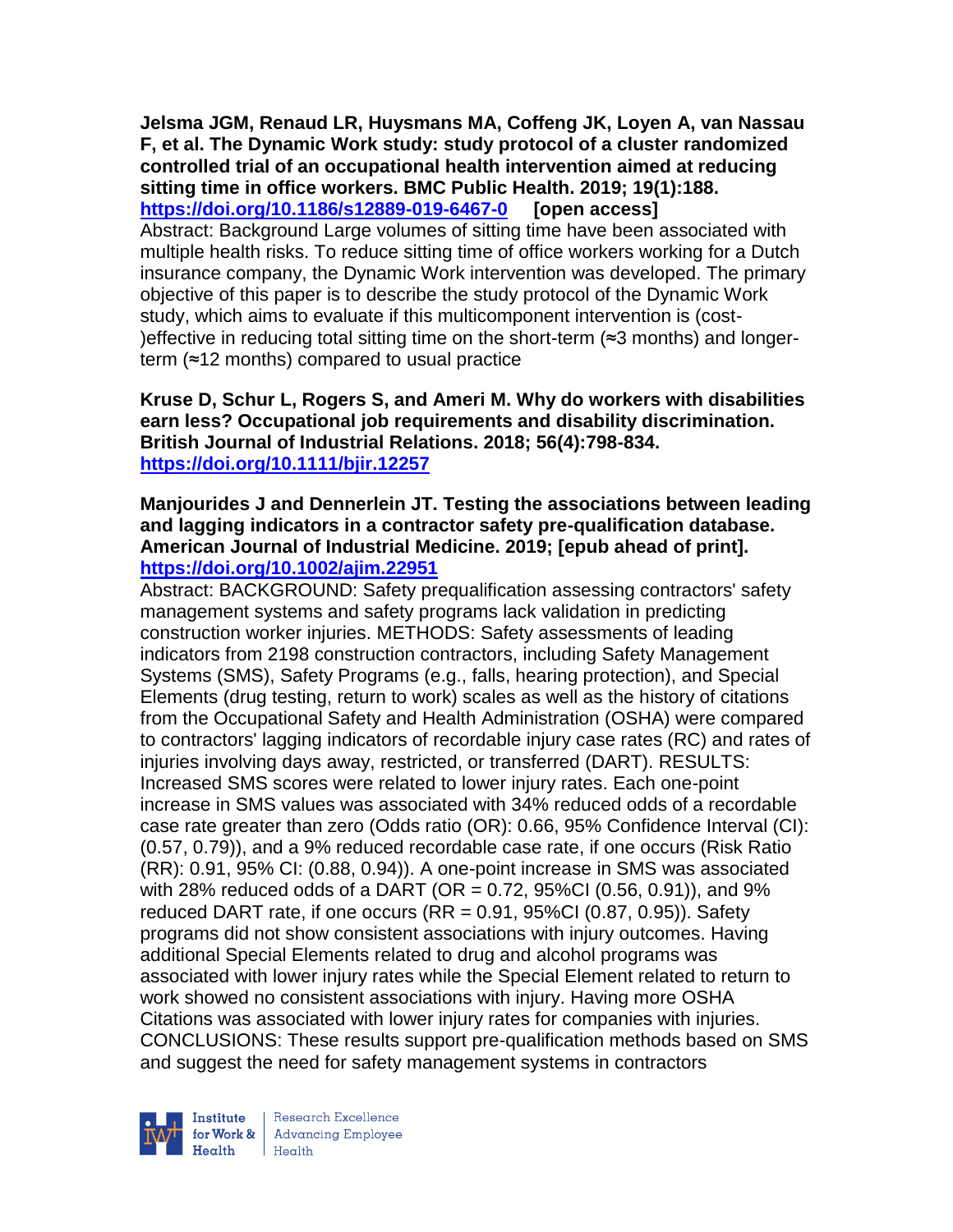#### **Masci F, Rosecrance J, Mixco A, Cortinovis I, Calcante A, Mandic-Rajcevic S, et al. Personal and occupational factors contributing to biomechanical risk of the distal upper limb among dairy workers in the Lombardy region of Italy. Applied Ergonomics. 2019; [epub ahead of print]. <https://doi.org/10.1016/j.apergo.2018.12.013>**

Abstract: Biomechanical overload in the wrist flexor and extensor muscles, together with awkward hand positions during work activities, can result in occupational wrist and hand disorders. Dairy workers, specifically those that work in the milking parlor, are exposed to highly repetitive and forceful exertions of the upper limb throughout their work shift. There are very few studies that have investigated the determinants that contribute to the risk of distal upper limb musculoskeletal disorders among dairy workers. The purpose of the present study was to identify the variables affecting the biomechanical overload of the distal upper limb among milking parlor workers, define risk profiles, and propose possible interventions to reduce the high physical loads to the distal upper limb during milking activities. Forty male workers from the three most common milking parlor systems in Lombardy Italy were recruited to participate in this study. Multiple correspondence analysis of personal characteristics and occupational risk factors, followed by cluster analysis, led to the identification of three distinct groups of workers. Low, medium and high risk profiles were assigned to each group based on the risk assessments performed using the Strain Index and electromyography of the distal upper limb. The main risk determinants were workstation characteristics, work organization and milking routine. A wellorganized milking routine, milking cluster weight below 2.4kg or the use of supporting arms for the milking cluster may reduce the risk of biomechanical overload

#### **Milloy J. Curb Heroin In Plants (C.H.I.P.): revisiting a mid-1970s intervention into workplace heroin addiction created and led by Detroit autoworkers. American Journal of Public Health. 2019; 109(3):406-411. <https://doi.org/10.2105/AJPH.2018.304858>**

Abstract: This article analyzes archival records to revisit Curb Heroin In Plants (C.H.I.P.), a public health intervention focusing on drug dependence that was created and led by Detroit, Michigan, autoworkers during the mid-1970s. Responding to widespread heroin use in Detroit auto plants, C.H.I.P. combined methadone maintenance with counseling on and off the job to treat heroin dependence while supporting autoworkers in continuing in employment and family life. Although C.H.I.P. ultimately failed, it was a promising attempt to transcend medical/punitive approaches and treat those with substance use disorder in a nonstigmatizing way, with attention to the workplace dimensions of their disorder and recovery. I argue that revisiting C.H.I.P. speaks to current public health debates about the intersection between the workplace and harmful drug use and how to create effective interventions and policies that are mindful of this intersection. For historians, C.H.I.P. is a valuable example of the crucial role of workplace actors in the early war on drugs and of an early methadone



Research Excellence Institute Research Excellence<br>
for Work & Advancing Employee<br>
Health Health  $H_{\text{eath}}$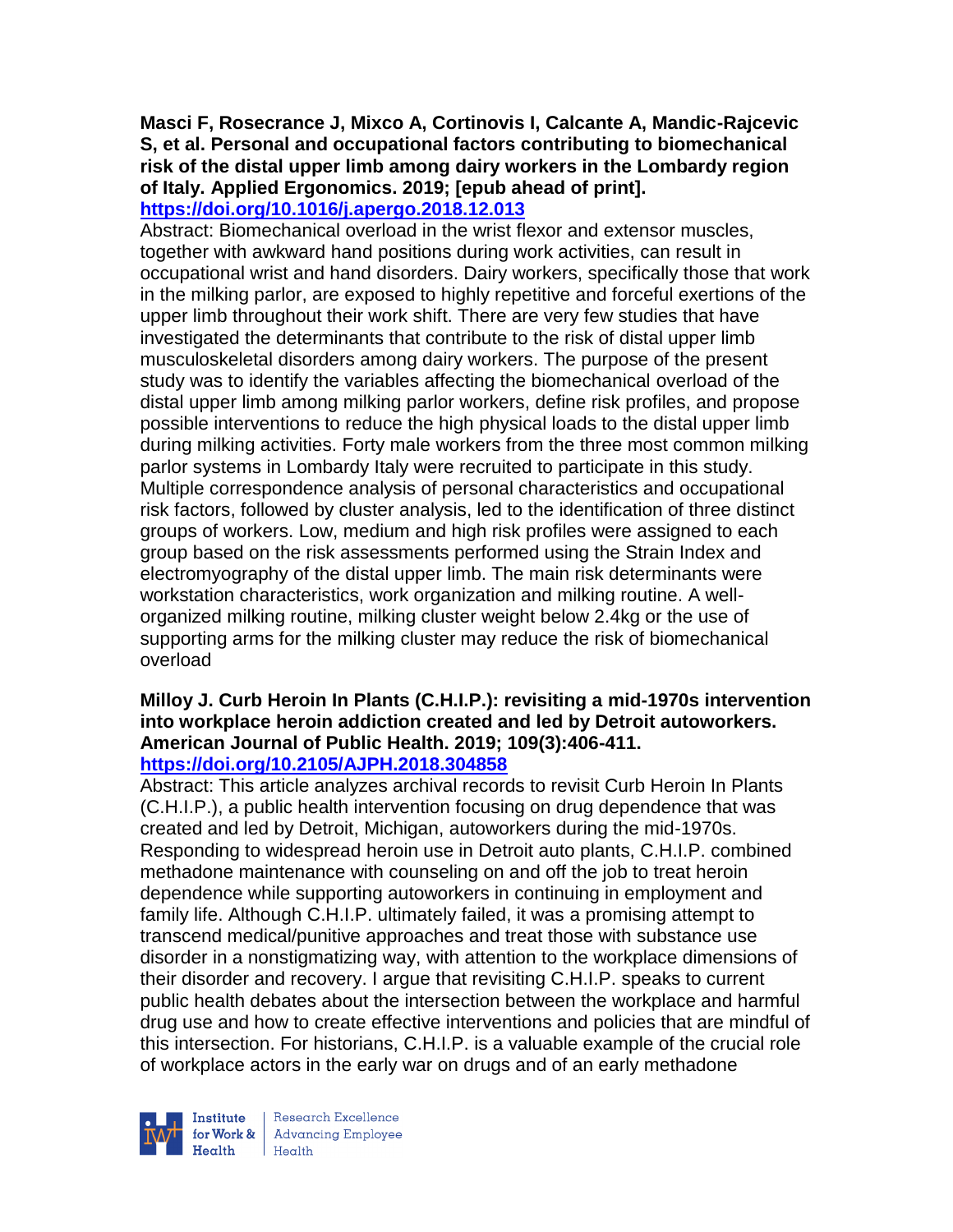program that was not strongly concerned with crime reduction but incorporated social externalities (specifically job performance) to measure success

**Petitta L, Probst TM, Ghezzi V, and Barbaranelli C. Cognitive failures in response to emotional contagion: their effects on workplace accidents. Accident Analysis and Prevention. 2019; 125:165-173. <https://doi.org/10.1016/j.aap.2019.01.018>** 

**Rye M, Friborg O, and Skre I. Attitudes of mental health providers towards adoption of evidence-based interventions: relationship to workplace, staff roles and social and psychological factors at work. BMC Health Services Research. 2019; 19(1):110.**

**<https://doi.org/10.1186/s12913-019-3933-4> [open access]** Abstract: BACKGROUND: Gaining insight into factors influencing the adoption of evidence-based interventions (EBI) is essential to ensuring their sustainability in the mental healthcare setting. This article describes 1) differences between professional staff roles in attitudes towards EBI and 2) individual and organizational predictors of attitudes towards adopting EBI. METHODS: The participants were psychologists and psychiatric nurses  $(N = 792)$ . Student t-tests were used to investigate group differences of global attitude scores on the Evidence-based Practice Attitude Scale-36 (EBPAS-36). A confirmatory factor analysis (CFA) of the EBPAS-36 measurement model, and a principal component analysis (PCA) of the factor scores were used to obtain attitudinal components for the subsequent hierarchical regression analyses. RESULTS: Three second-order attitudinal components were retained and named: professional concern, attitudes related to work conditions and requirements, and attitudes related to fit and preferences. Nurses' global attitudinal scores were more positive than those of psychologists, while clinicians had less positive global attitudinal scores than non-clinicians. Hierarchical regression analysis showed that provider demographic, social and psychological factors in the workplace and staff role predicted attitudes towards adopting EBI, e.g. male gender, older age and working in private practice predicted more negative global attitudes, while working in academia, experiencing social support from colleagues and empowering leadership predicted more positive global attitudes to adopt EBI. The prediction outcomes for the specific attitudinal components are presented, as well. CONCLUSION: The findings suggest that implementation efforts may benefit from being tailored to the different needs and values of the affected professionals, including the role of the context they operate within. Implications with a special emphasis on training efforts and organizational development are discussed

\*IWH authored publication.